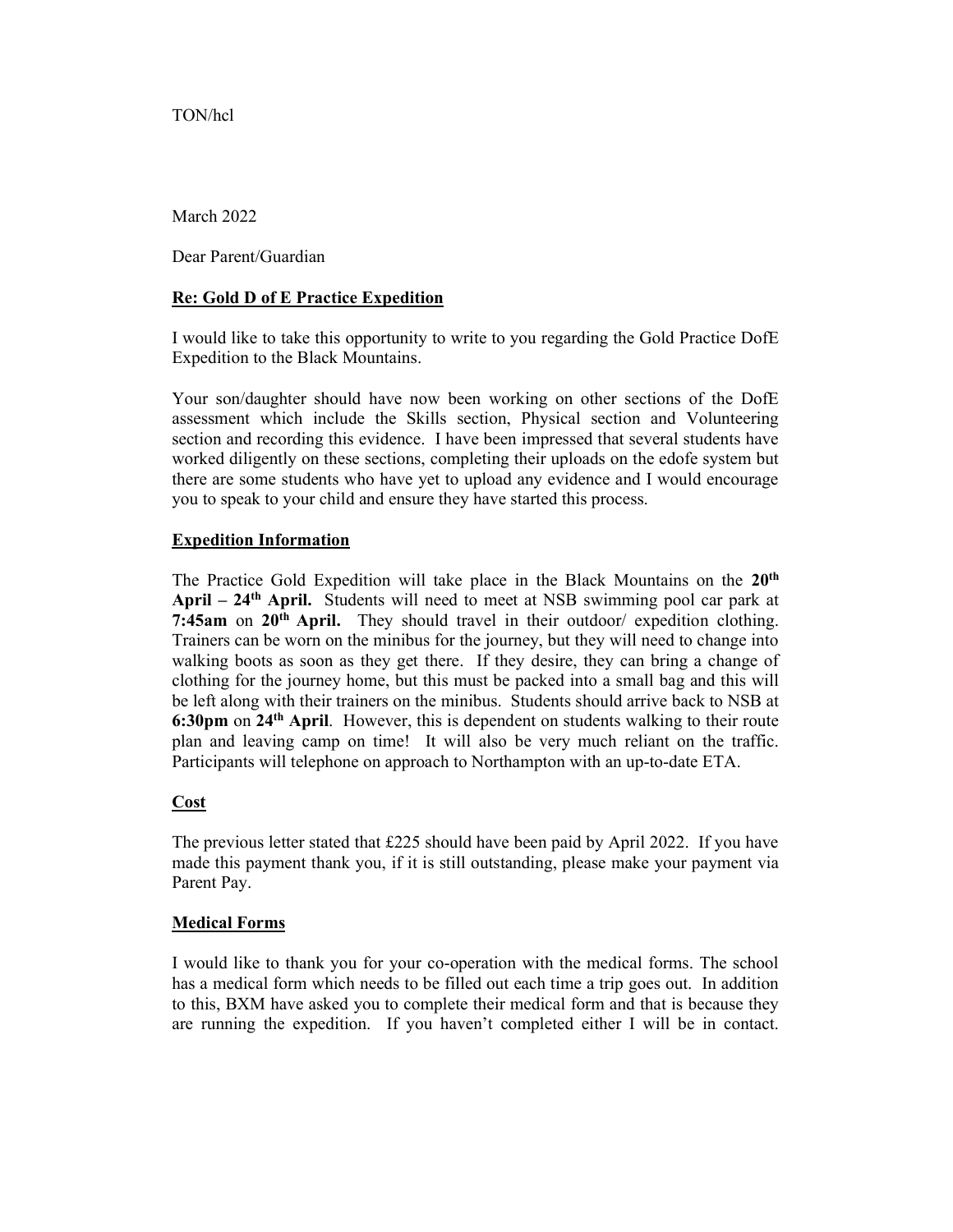## Equipment

Your son/daughter should now be well versed in what equipment they need to take on expedition. A kit list was issued at the meeting on Tuesday.

This expedition is the longest the participants will have undertaken so far; therefore, they will need to work on the packing of the expedition rucksack - "Light is Right" will be a very useful mantra. Students must work on their own clothing and equipment as well as that of the team. Communication with others in the team will be essential – this is a vital skill that some of the groups found difficult during previous expeditions.

The most important part of carrying any equipment is that it is watertight. With the weather being unpredictable, I would highly recommend the use of a specifically designed waterproof rucksack liner or garden sack and not black bin bags unless heavy duty. There is nothing worse than a wet sleeping bag!

Tents, Stoves, and fuel will be provided by BXM; however, students must remember to bring their own mess tins to use on the stoves.

They must have a **waterproof coat and bottoms** for this expedition. If you or your child is unsure, please check with Mrs O'Neill. Previous expeditions have highlighted that coats that were only shower proof were not suitable for a four-day Gold expedition.

Mobile phones should not be used on the expedition, they can bring them to use on the minibus and to phone Parents after the expedition, but during, they will be sealed in a plastic sandwich bag so available if an emergency arises.

### Pre-expedition expectations

If your son/ daughter participates in sporting activities, they should cope well with the demands of a Gold expedition, the challenges of steeper terrain and the carrying of a well packed rucksack. If new boots (not walking trainers) or rucksacks are to be used on the practice expedition, they should be thoroughly broken in and well fitting. So, I recommend a few days out over Easter. Although students have been fully advised, they may need you to encourage them to do this, as this will make the expedition much more comfortable and ultimately more enjoyable.

Food is not included in the price. As with other expeditions students need to provide their own food and be self-sufficient for the duration of the 4-day expedition. Again, this was addressed at the planning meeting to give students ideas, but pre-planning and practicing their menu can have a positive impact on the expedition.

Students on the day of departure will be stopping at the services, therefore, food/snacks/lunch can be purchased at the services. This will be repeated on the returning journey so students will need money for the services.